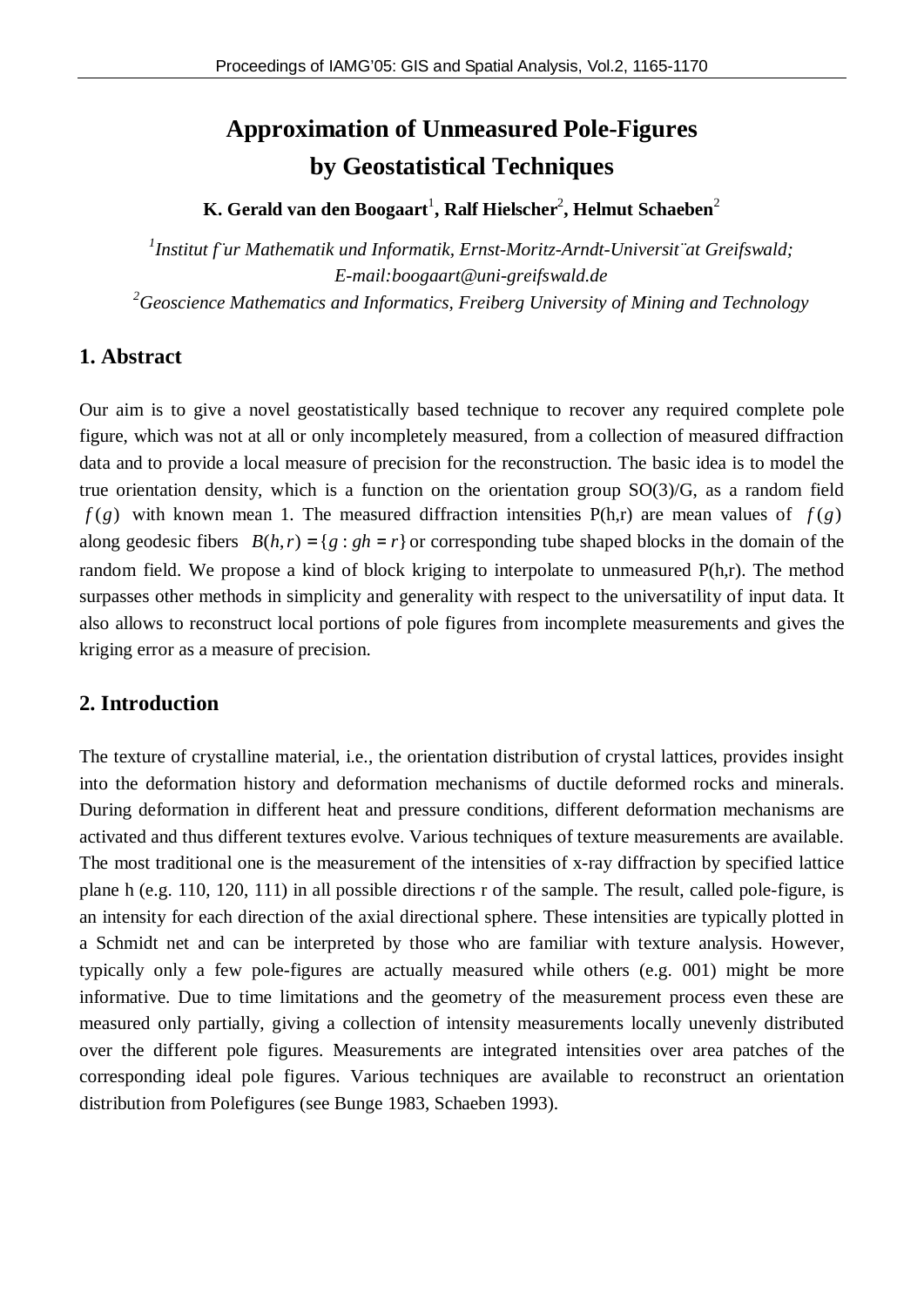

Fig. 1. Simulated polefigure measurements {102}, {110}, {111}, and {021} used for the reconstruction reconstruction.

#### **3. Geostatistical Modeling of ODFs**

The basic idea of this paper is to view the unknown ODF as a random field  $f(g)$  on a curved surface. The locations are orientations of a crystall in a space  $g \in SO(3)/G$ , where *SO*(3) denotes the Special Orthogonal group of 3 dimensions (i.e. the group of rotations) and G denotes the rotation part of the Laue group of the crystal. We assume second order stationarity under rotation (c.f. Moritz 1977):

*E*[ $f(g)$ ]*E*[ $f(g')$ ],  $c(g, g') = cov(f(g), f(g')) = cov(f(\sigma g), f(\sigma g'))$ , $\sigma \in SO(3)$ 

On one hand this covariance can be seen as a covariance of a subjective probability given by our lack of knowledge about the ODF *f* (*g*) on the other hand it can be seen as some prior information on roughness of the ODF. In both views it can be estimated from the data.

Every realisation of the field f is a probability density function, which implies that its mean over  $SO(3)/G$  is the total probability 1. Thus due to stationarity its expectation for any fixed g is also 1:  $\forall g : E[f(g)] = 1$ 

## **4. Geostatistical Modeling of ODFs, X-Rays and Detectors**

The problem is that unlike in geostatistics we can not actually measure values of the ODF at specific orientations. The texture of a whole specimen can only be measured indirectly, by diffraction measurements: The specimen is exposed to a directed beam of some (typically monochromatic) wave (e.g. X-rays or neutrons). The wave is "reflected" by lattice planes with a specific relation of inter plane spacing and the wavelength of the beam and then detected by a particle counting (photons or neutrons) detector, which is located the position where plane of a specific spatial orientation would reflect the beam to. Since in general the inter plane spacing of different lattice planes are different only one plane (e.g. {021}) will be in reflection position for a given wavelength and geometry. The density of lattice planes h beeing in a given reflection direction r is denoted by *Ph*(*r*). It is the integral over all parts of the ODF with  $gh = r$  or  $gh = r$ . Classically this relation is written as (Bunge 1982):

$$
P_h(r) = \int_{\{gh = \pm r\}} f(g) dg
$$

The set  $\{gh = \pm r\}$  corresponds to two disjunctive (great) circles on the sphere like group SO(3) (Schaeben 1993). The integration is thus along this circular lines. Since the detector has some extend, it detects the beam for a small (typically circular) area patches A (e.g.  $A = \{r: (r, r0) > cos(1^{\circ})\}\$  of directions r.

$$
P_h(A) = \int_{\{\pm g/|k| \leq A\}} f(g) dg
$$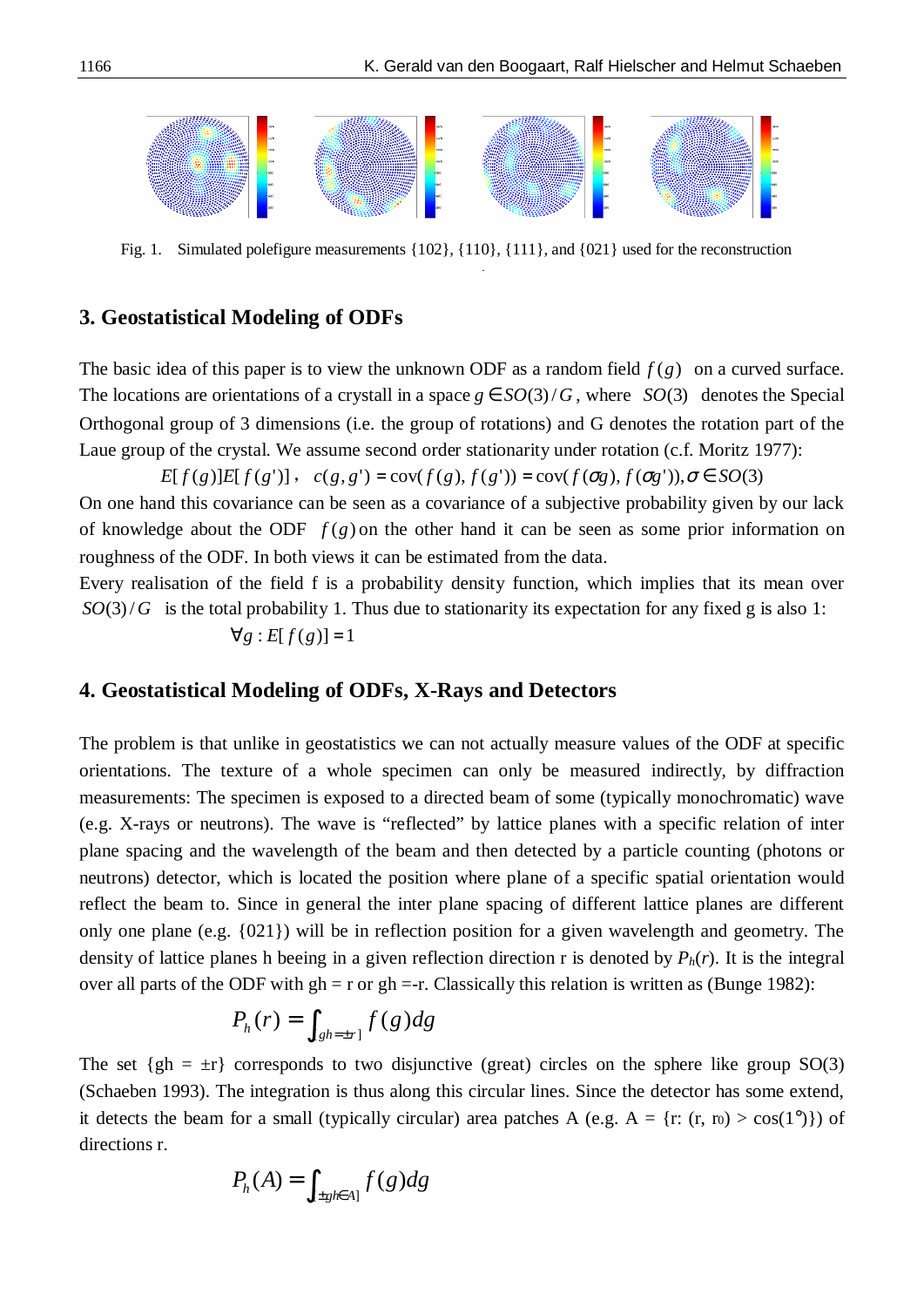Thus the true integration area corresponds to two thin tubes on SO(3) and can be seen as integrals over blocks leading us to a situation of Block Kriging (c.f. Cressie 1993) with some very long thin blocks

 ${B}_{i} = {\pm gh \in A_{i}}$ . The integration is with respect to the Haar measure of *SO*(3) given in Euler angels

by (Bunge 1982)  $dg = \frac{1}{4\pi^2} \sin \Phi d\phi_1 d\Phi d\phi_2$ 4  $dg = \frac{1}{4\pi^2} \sin \Phi d\phi_1 d\Phi d\phi_2$ . Since the intensities are measured by counts I<sub>i</sub> in a certain

block A<sup>i</sup> of randomly reflected (quantum) particles the actual measurement has a Poisson distributed counting error:

$$
I_i \sim \text{Poisson}\left(a_i P_{h_i}(A_i) + b_i\right),
$$

with a factor  $a_i$  depending on the beam intenstity, the reflectivity of the lattice plane, the easurement angle, the irradiation time and so on and a background  $b_i$ , such that we can use

$$
z_i = \frac{I_i - b_i}{a_i}
$$

as a measurement of  $P_{h_i}(A_i)$ . The Poisson error of I<sub>i</sub> induces for zi a nugget variance of

$$
\sigma_i^2 = \frac{a_i P_{h_i}(A_i) + b}{a_i^2} = \frac{P_{h_i}(A_i)}{a_i} + \frac{b}{a_i^2}
$$

Clearly the measurement error  $\sigma_i^2$  depends on the unknown  $P_{hi}(A_i)$ . However we can use the measurement  $z_i$  as first approximation and later replace it by a kriging prediction of the value for a second iteration.

#### **5. Modeling the Covariogram**

With respect to valid covariance models we need to take care of several specialties of the specific domain our "random field" is defined on

• *Different understanding of stationarity and isotropy on SO*(3)

For simplicity we propose to assume that for a triclinic texture the covariance only depends on the angular difference of the orientations  $g_i$  and  $g_j$ :

$$
c(g_i, g_j) = \text{cov}(f(g_i), f(g_j)) = k(\angle g_i g_j^{-1}).
$$

• *Positive semidefinitness on noneuclidean space*

Unlike the classical situation we cannot check positive definiteness by an Euclidean version of Bochners theorem (c.f. Cressie 1993), since the space is not Euclidean. However a similar theorem holds here (c.f. Boogaart et al. 2005)

**Theorem:**  $c(g_i, g_j)$  is positive semidefinite if and only if  $a_i \ge 0$  for all *l* in

$$
k(\omega) = \sum_{l=0}^{\infty} a_l U_{2l}(\cos \frac{\omega}{2})
$$

Some of the known distribution density models on *SO*(3) such as Fisher-Matrix-Distribution and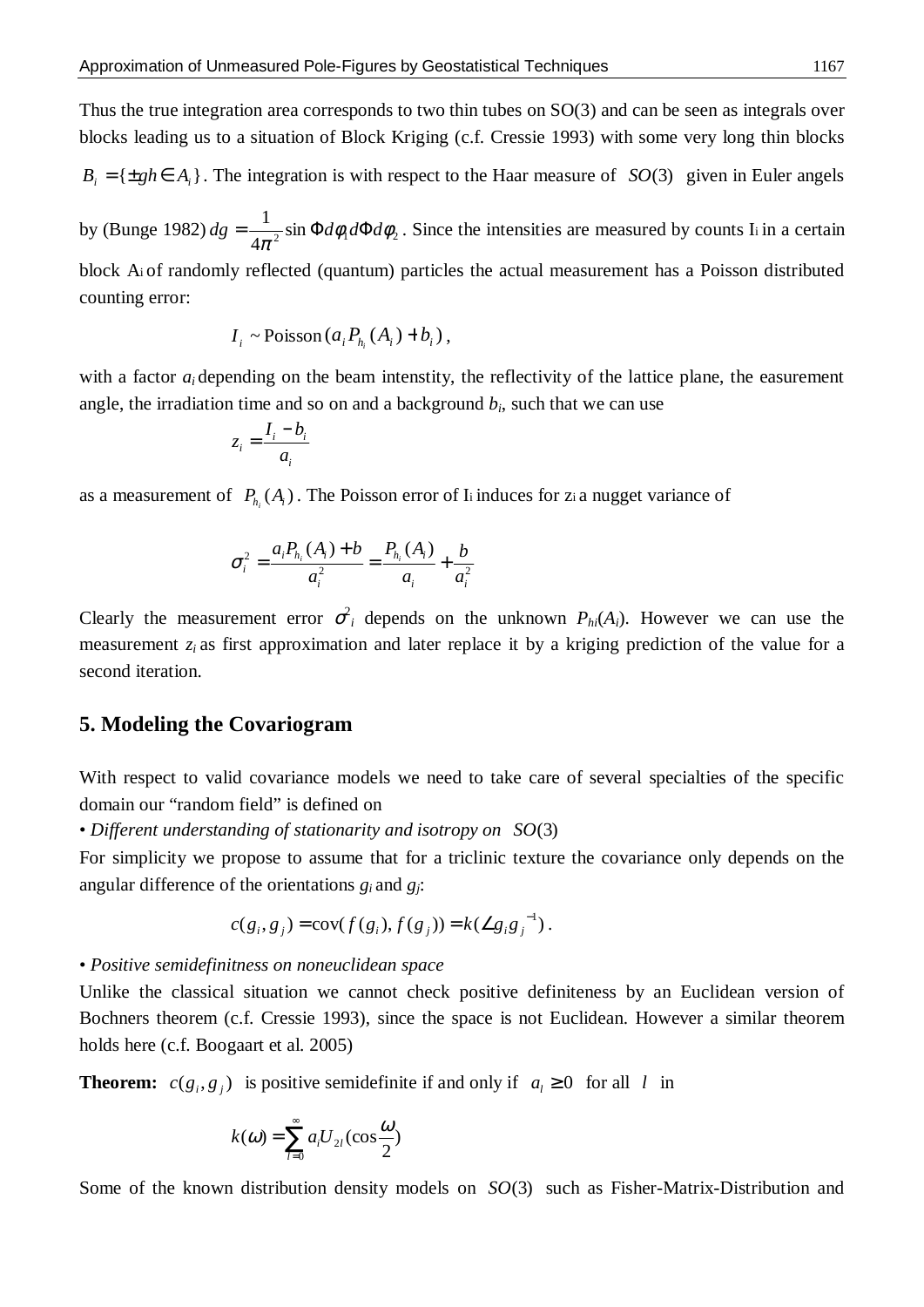Brownian distribution (Schaeben&Boogaart 2003) have this property. Every isotropic covariance model  $c(h)$  valid in R<sup>9</sup> can be used, by setting  $h = g_i - g_j$  with the orientations  $g_i$  and  $g_j$  represented as matrices and  $\|\cdot\|$  defined by the square root of the sum of the squares of the elements of the matrix. Let us call the selected kernel  $k_{bw}(\omega)$ , where *bw* denotes the bandwidth-parameter. Fornow  $k_{bw}(\omega)$  is assumed to be normalized as a probability density function. • *The sum 1 constraint of probability density functions*

We are estimating a probability density function and thus know that

$$
0 = \text{var}(1) = \text{var}(P(SO(3))) = \text{var}(\int_{SO(3)} f(g) dg) = \int_{SO(3)} \int_{SO(3)} c(\angle g_i g_j^{-1}) dg_i dg_j
$$

Using harmonic expansions one can show that

$$
\int_{SO(3)} \int_{SO(3)} c(g_i g_j) dg_i dg_j = \int_{SO(3)} \int_{SO(3)} k(\angle g_i g_j^{-1}) dg_i dg_j = \int_{SO(3)} k(\angle g) dg = a_0
$$

implying  $a_0 = 0$ . This is not true for any of the known kernels  $k_{bw}(\omega)$ , since due to the normalization as probability density function we always have  $\int k_{bw}(\omega) dg = 1$ . However we can always use  $k_{bw}(\omega) - 1$ instead.

• *Crystal symmetry*

For non triclinic materials the texture is symmetric with respect to a symmetry group*G* :

$$
\forall g \forall \sigma \in : f(g) = f(g\sigma)
$$

This can be achieved by symmetrizing any triclinic ODF  $f_0$  with the symmetry group:

$$
f(g) = \frac{1}{|G|} \sum_{\sigma \in G} f_0(g\sigma)
$$

Correspondingly if  $f_0$  has a covariogram  $c_0$  we get

$$
c(g_i, g_j) = \text{cov}(f(g_i), g(g_j)) = \frac{1}{|G|^2} \sum_{r \in G} \sum_{\sigma \in G} c_0(g_i \sigma, g_j r) = \frac{1}{|G|} \sum_{\sigma \in G} c_0(g_i \sigma, g_j)
$$

Summarizing we get an adequate covariance model by taking:

$$
c(g_i, g_j) = \frac{\text{sill}}{|G|} \sum_{\sigma \in G} \frac{k_{_{bw}}(\angle g_i \sigma g_j) - 1}{k_{_{bw}}(0) - 1}
$$

Where we have a range like parameter *bw* and a sill parameter. Introduction of a nugget effect is useless since we are using Block-Kriging. Several shapes can be selected by choosing one of the known families for  $k_{bw}$ .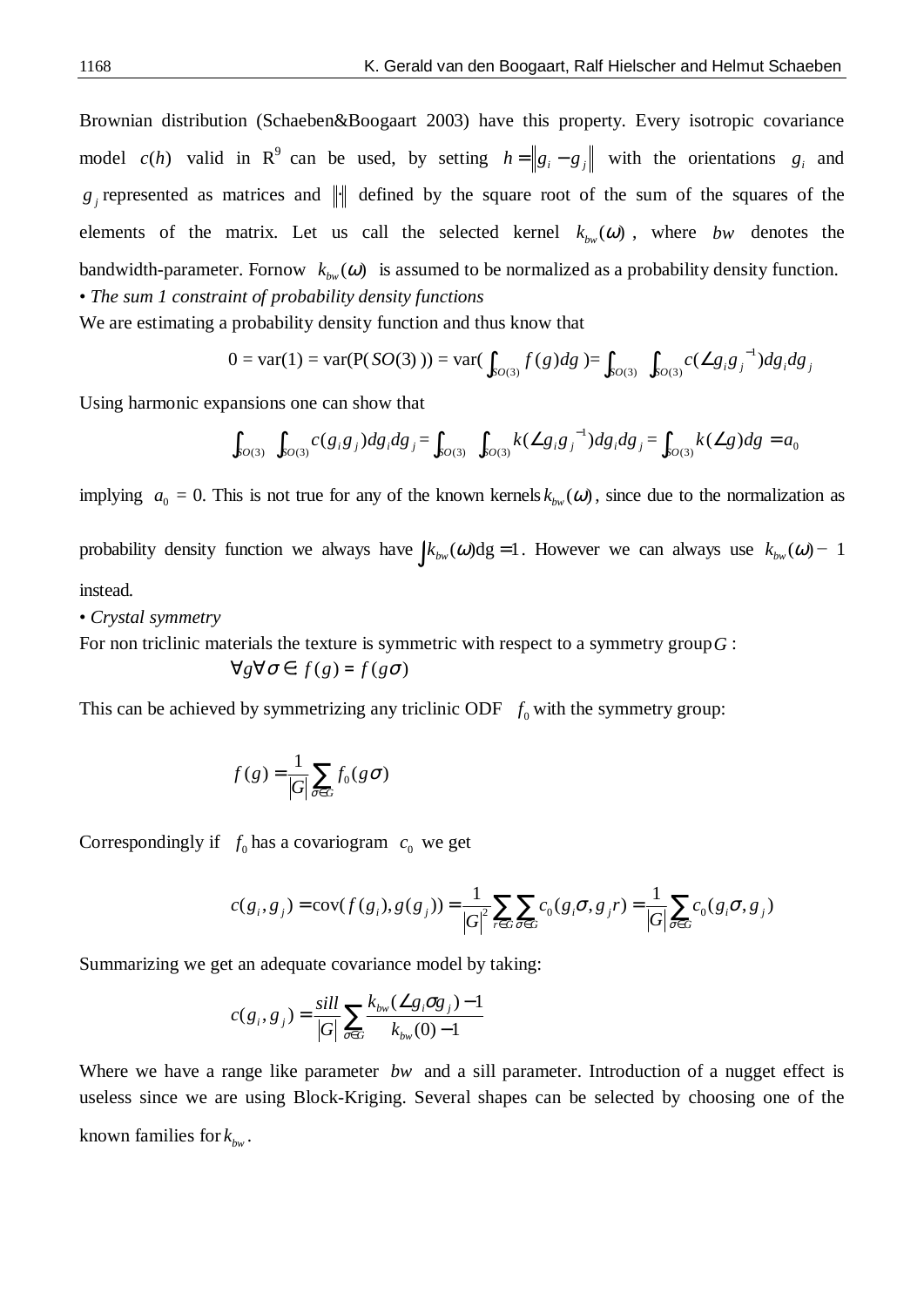# **6. Estimation of the Covariogram**

Since no individual values of  $f(g)$  are observed we have to estimate the covariance from the integral measurements. Covariance of these measurements is given according to the theory of block kriging (c.f. Cressie 1993) by

$$
c_{ij} := \text{cov}(z_i, z_j) = \int_{A_i} \int_{A_j} c(g_i, g_j) dg_i dg_j + \delta_{ij} \sigma_i^2
$$

which typically needs to be calculated numerically. Some analytical solutions can be found in (Boogaart et al. 2005). If the data is concentrated to some polefigures, we can compute covariograms and crosscovariograms of measurements in different polefigures (Fig. 2), otherwise the empirical and model covariance matrix must be fitted directly.



Fig. 2. Emperical (blue) and fitted (red) (cross-)variograms of the pole figure datasets



Fig. 3. Reconstructed polefigures {102}, {110}, and {111} of our simulated dataset.



Fig. 4. True polefigures {001}, {101} and {011} of our simulated dataset. These polefigures cannot be measured directly